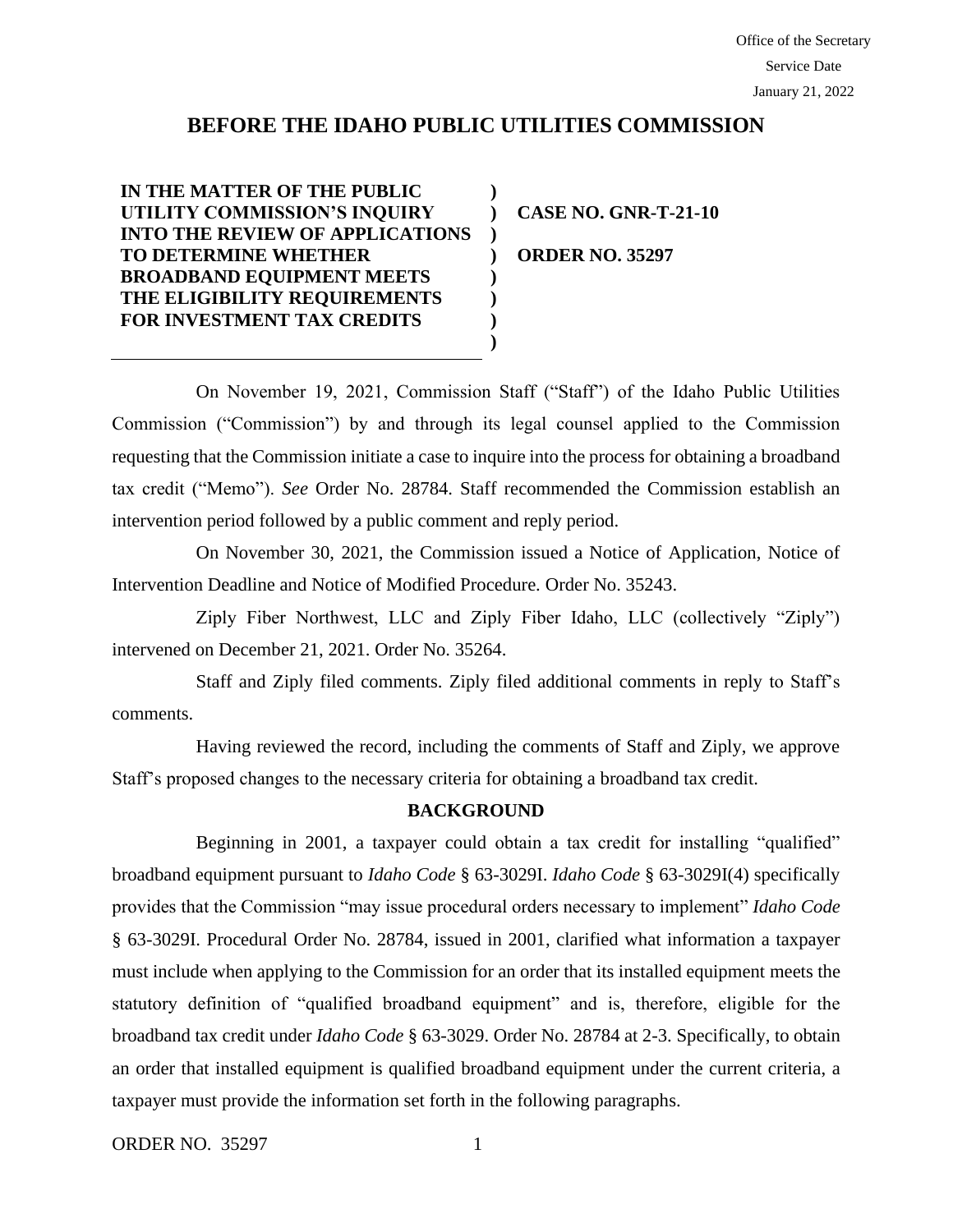1. The name and address of applicant including the contact person in the event there are questions regarding the application and its content. An indication whether the applicant is a telecommunications carrier, a commercial mobile service carrier, a cable or open video operator, a satellite carrier, or other type of wireless carrier.

2. The area or location where the equipment is installed in Idaho.

3. A description of the type of broadband service(s) offered to the public in Idaho.

4. The network transmission rate in bits per second at which subscribers to the relevant broadband network can receive and send (download and upload).

5. A specific list of the equipment or types of equipment that the applicant is requesting that the Commission determine is "qualified broadband equipment" as defined in *Idaho Code* § 63-3029I(3)(b) including the brand, manufacturer, model numbers, or other distinguishing features of the installed equipment.

6. The date(s) or time period(s) when the broadband equipment was installed in Idaho.

7. A written description (including basic schematics or general drawings) of the relevant broadband network including a description of how the installed equipment is "an integral part" of a broadband network.

8. A quantification of the percentage and number of potential Idaho subscribers that could be served with the broadband equipment and the percentage and number of non-Idaho subscribers that will be/could be served by the broadband network.

9. A statement certifying that the applicant has read the applicable statutes for broadband investment income tax credit and the applicant believes that the subject broadband equipment qualifies for the tax credit under *Idaho Code* § 63-3029I.

Order No. 28784, Case No. GNR-T-01-10. Staff recommended that the Commission initiate a case so that it could examine the necessity and relevance the above information has today and to ensure continued compliance with Order No. 28784.

## **STAFF COMMENTS**

After a careful review of paragraphs one through nine set forth above, Staff concluded that paragraphs one through three, six, and nine should remain unchanged; that paragraph seven should be deleted; and paragraphs four, five and eight should be rewritten. Staff Comments at 3. Staff also recommended that the Commission reiterate the importance of providing a specific list of the information required under paragraph five. *Id.* at 4.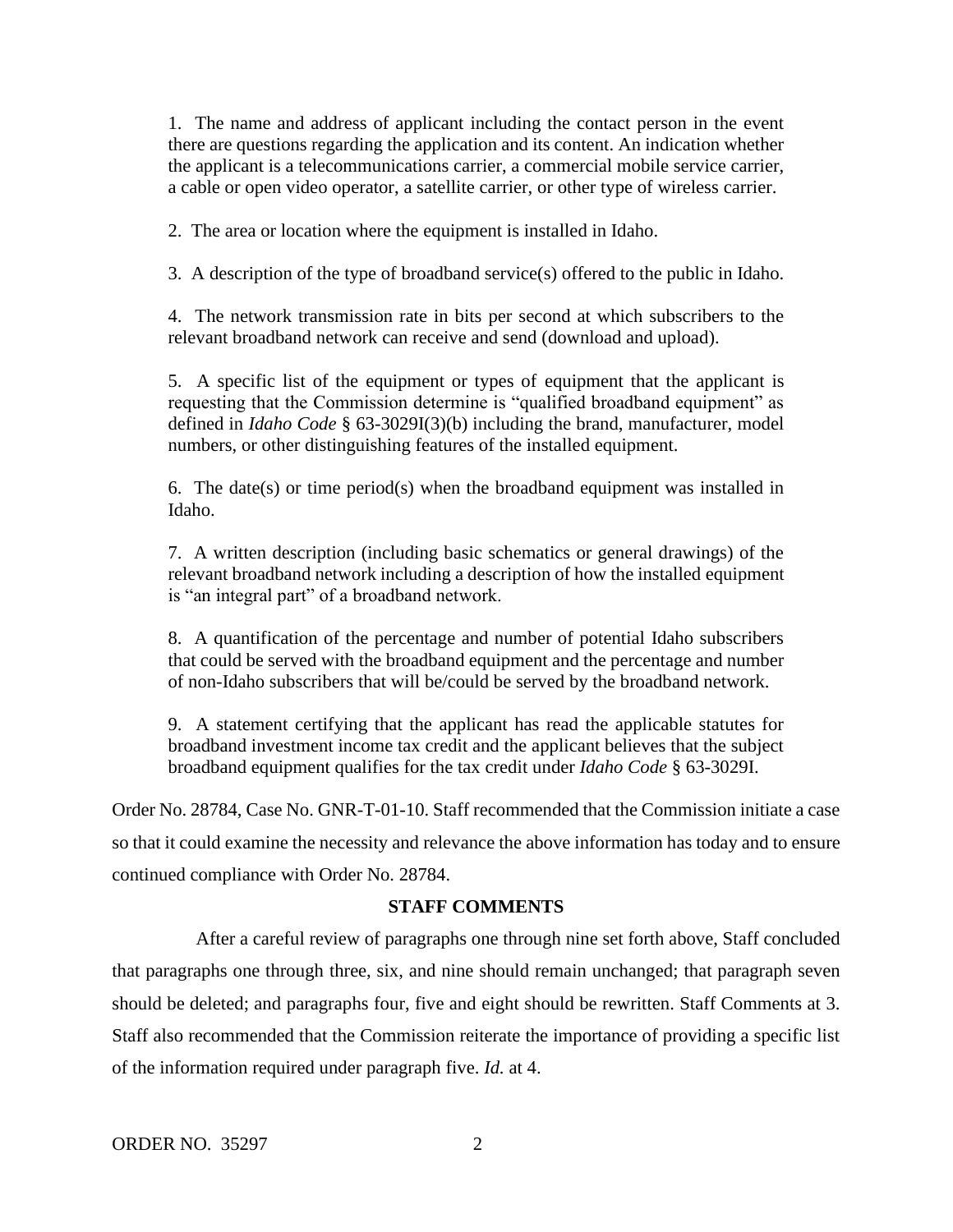Staff believed it beneficial to update paragraph four to require telecom companies to indicate the lowest speed they offer to customers, and that such speed should be above 200,000 bits per second to a subscriber and 125,000 bits per second from a subscriber, as required by statute. *Id.* at 3. Staff stated that requiring companies to report the lowest transmission rate they offer customers would also serve to better illuminate the nature and extent of broadband services available within Idaho. *Id.* 

Staff recommended expanding paragraph five to clarify that number of items and total cost is required. Staff expressed its concern with taxpayers' frequent practice of providing a "data dump" of information to satisfy the requirements of paragraph five. *Id.* Staff expressed the need for a detailed description of the proposed broadband equipment to properly vet a telecom company's investment. Thus, Staff urged the Commission to reiterate the importance of providing all the information in paragraph five and the expectation that detailed information was necessary for any application to be approved. *Id.* at 4. Specifically, Staff stated that to satisfy the requirements of paragraph five, it expected a taxpayer to provide a spreadsheet listing the brand or name of the product, the manufacturer, and the model numbers of the installed equipment, number of items, and the total cost. *Id.* 

Staff recommended fully eliminating paragraph seven. *Id.* Staff pointed out that, when telecom companies first started applying for the tax credit, Staff was not as familiar with the different equipment and network setups required to provide broadband service. Staff stated that this type of information is more readily available now and that most companies have stopped providing it without any deleterious effects. *Id.* at 3.

Finally, Staff recommended changing the conjunctive 'and' to the disjunctive 'or' in paragraph eight. Staff based on this recommendation on that fact that telecom companies generally only provide either a percentage or customer count but not both.

Staff attached a clean copy of its proposed changes to the list of information required in applications seeking an order for installed broadband equipment to its comments. 1 *See* Attachment A to Staff's Comments.

<sup>&</sup>lt;sup>1</sup> This attachment is also attached to this Order.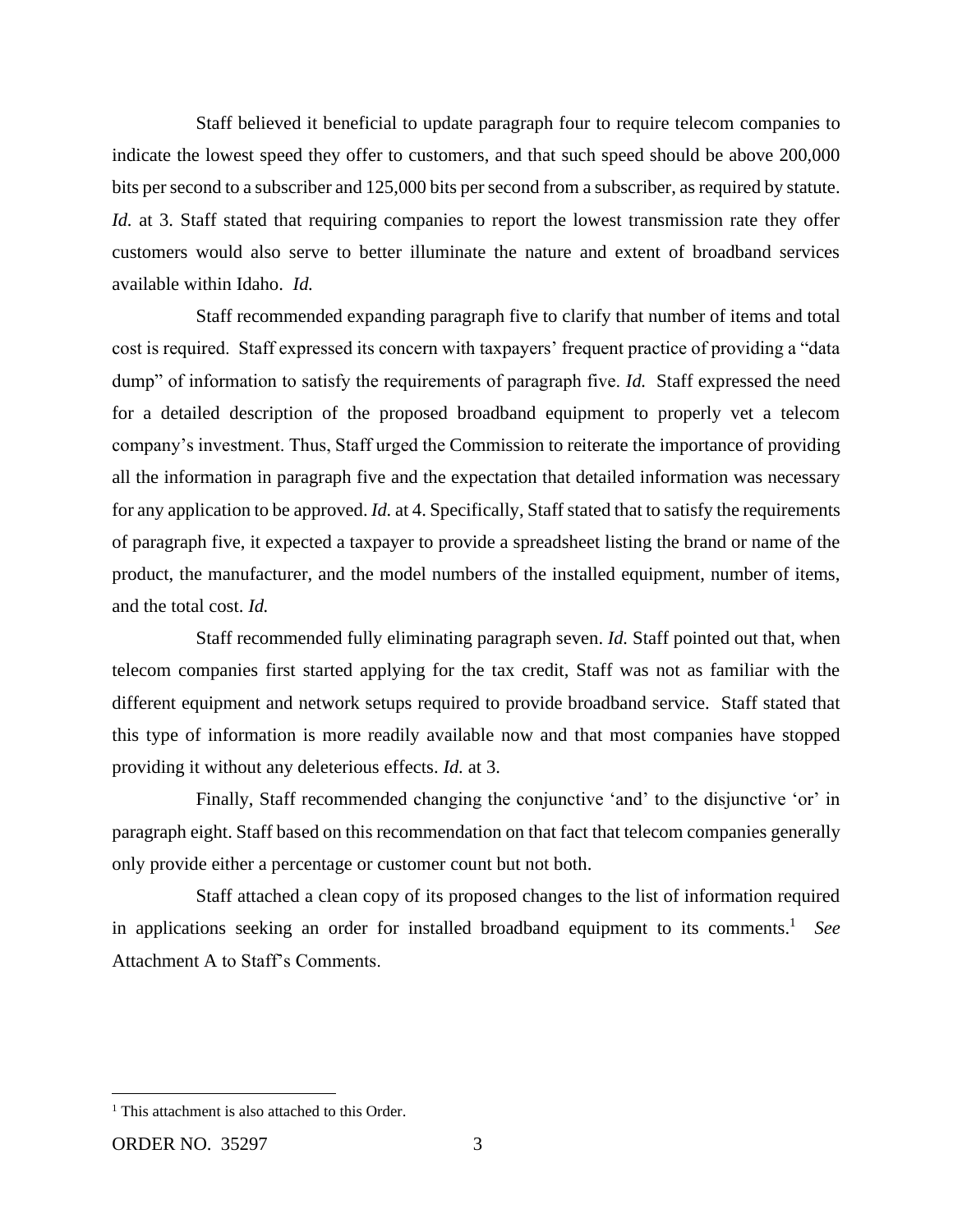#### **ZIPLY INITIAL AND REPLY COMMENTS**

Ziply initially commented that the language in paragraph four asking applicants to state the "network transmission rate in *bits* per second at which subscribers to the relevant broadband network can receive and send . . . ." should be modified to reflect a *megabits* per second rate to acknowledge the technological advancements since 2001. Ziply Comments at 1-2 (emphasis added.)

Ziply then replied that it concurred with the entirety of Staff's recommendations except Staff's recommendation for paragraph five. Specifically, Ziply stated that requiring an applicant to report all "the listed items [in paragraph five] would force a carrier to publicly reveal competitively sensitive and trade secret information that could be useful to a competitor planning to deploy and/or market its network in the same or adjacent geography in Idaho." *Id.* at 2. Ziply urged "the Commission to find that, taken as a whole, the list required by rewritten [paragraph] 5 constituted confidential information and should be available only to Staff, and where appropriate, admitted parties in any future docket (or other proceeding) who sign a standard protective order." *Id.* 

#### **FINDINGS AND DISCUSSION**

The Commission is empowered to issue orders confirming that installed equipment is qualified broadband equipment pursuant to the statutory provisions of *Idaho Code* § 63-  $3029I(3)(b)(i)-(vi)$  and is vested with the authority to issue procedural orders necessary to implement those statutory provisions. *See Idaho Code* § 63-3029I(4).

Based on our review of the record, we find Staff's recommended modifications to the requirements set forth in Order No. 28784 to be just and reasonable. We have considered Staff's concern that taxpayers have failed to provide all the required information in paragraph five. We direct taxpayers applying for the broadband tax credit to include a list of all equipment they seek to have approved as "qualified broadband equipment" consistent with paragraph five.

We acknowledge Ziply's concern that paragraph five may require sensitive information. Trade secrets or other confidential information required to be disclosed per paragraph five shall be filed and processed pursuant to the procedures outlined in Rule 67, IDAPA 31.01.01.067.

This Order is intended modify the information—initially set forth in Order No. 28784—a taxpayer is required to provide to the Commission to receive the broadband tax credit.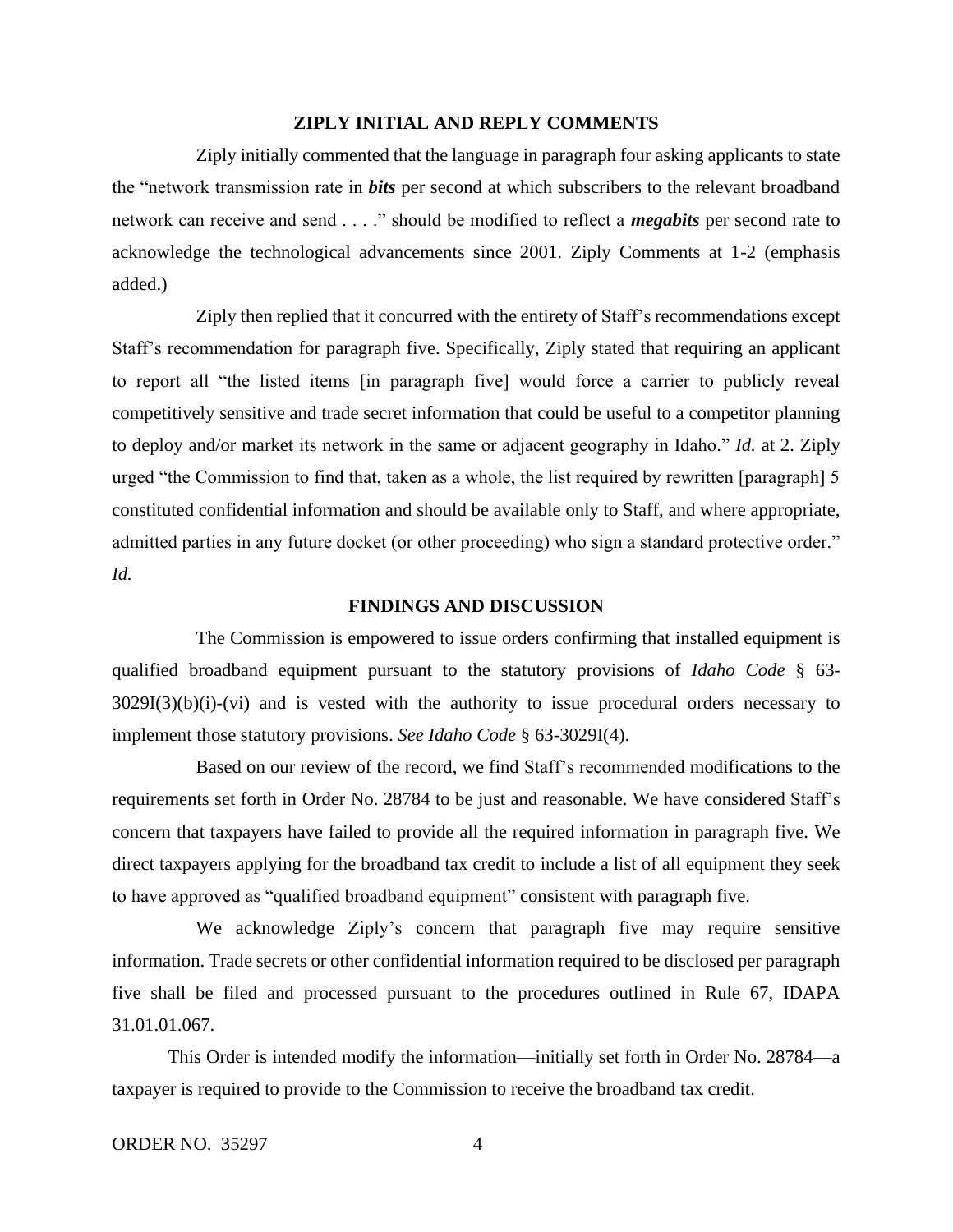#### **O R D E R**

IT IS HEREBY ORDERED that taxpayers applying for Commission determination of whether installed broadband equipment is eligible for the Idaho state tax credit must include the information set out in Attachment A to this Order.

IT IS HEREBY ORDERED that this Order shall update Order No. 28784.

THIS IS A FINAL ORDER. Any person interested in this Order (or in issues finally decided by this Order) may petition for reconsideration within twenty-one (21) days of the service date of this Order. Within seven (7) days after any person has petitioned for reconsideration, any other person may cross-petition for reconsideration. *See Idaho Code* §§ 61-626 and 62-619.

DONE by Order of the Idaho Public Utilities Commission at Boise, Idaho this 21<sup>st</sup> day of January 2022.

ERIC ANDERSON, COMMISSONER

KRISTINE RAPER, COMMISSIONER

JOHN CHATBURN, COMMISSIONER

ATTEST:

Jan Noriyuki

Commission Secretary

I:\Legal\TELECOM\GNR-T-21-10\orders\GNRT2110\_final\_rn.docx